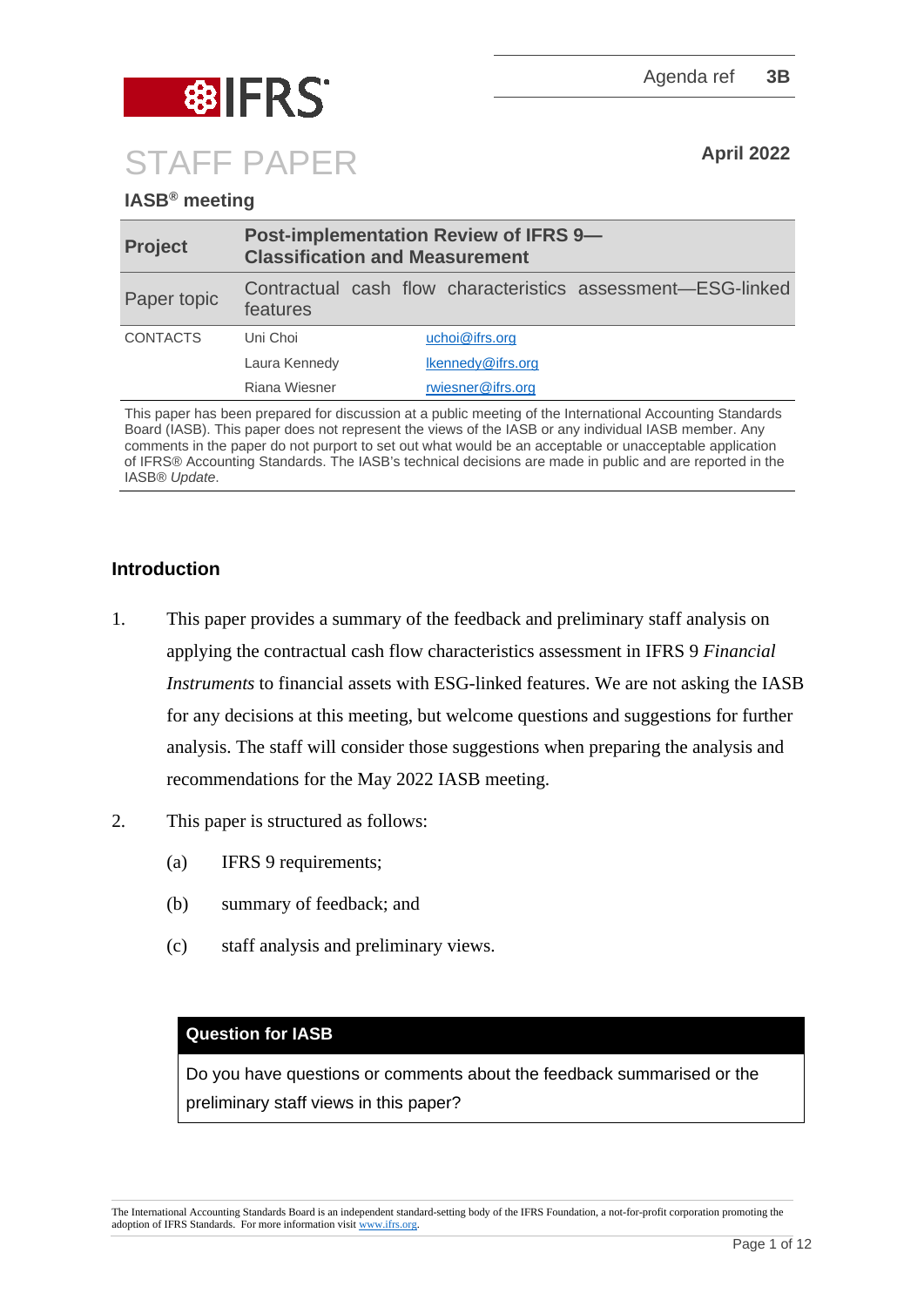#### <span id="page-1-0"></span>**IFRS 9 requirements**

<span id="page-1-1"></span>3. Agenda Paper 3A for this meeting summarises the IFRS 9 requirements for assessing whether the contractual cash flows of a financial asset are solely payments of principal and interest on the principal outstanding (SPPI). This paper specifically analyses what is considered to be 'interest' in the SPPI cash flows and how to assess contractual terms that change the timing or amount of contractual cash flows.

#### **IFRS 9 requirements**

IFRS 9 provides application guidance on assessing whether the contractual cash flows are SPPI. Paragraph B4.1.7A of IFRS 9 explains that contractual cash flows that are SPPI are consistent with a basic lending arrangement. In a basic lending arrangement, consideration for the time value of money and credit risk are typically the most significant elements of interest. However, interest can also include consideration for other basic lending risks (for example, liquidity risk) and costs (for example, administrative costs) associated with holding the financial asset for a particular period of time. In addition, interest can include a profit margin that is consistent with a basic lending arrangement. In contrast, contractual terms that introduce exposure to risks or volatility in the contractual cash flows that is unrelated to a basic lending arrangement, such as exposure to changes in equity prices or commodity prices, do not give rise to contractual cash flows that are SPPI.

Paragraph B4.1.10 of IFRS 9 explains that if a financial asset contains a contractual term that could change the timing or amount of contractual cash flows (for example, if the asset can be prepaid before maturity or its term can be extended), the entity must determine whether the contractual cash flows that could arise over the life of the instrument due to that contractual term are SPPI. To make this determination, the entity must assess the contractual cash flows that could arise both before, and after, the change in contractual cash flows. The entity may also need to assess the nature of any contingent event (ie the trigger) that would change the timing or amount of the contractual cash flows. While the nature of the contingent event in itself is not a determinative factor in assessing whether the contractual cash flows are SPPI, it may be an indicator.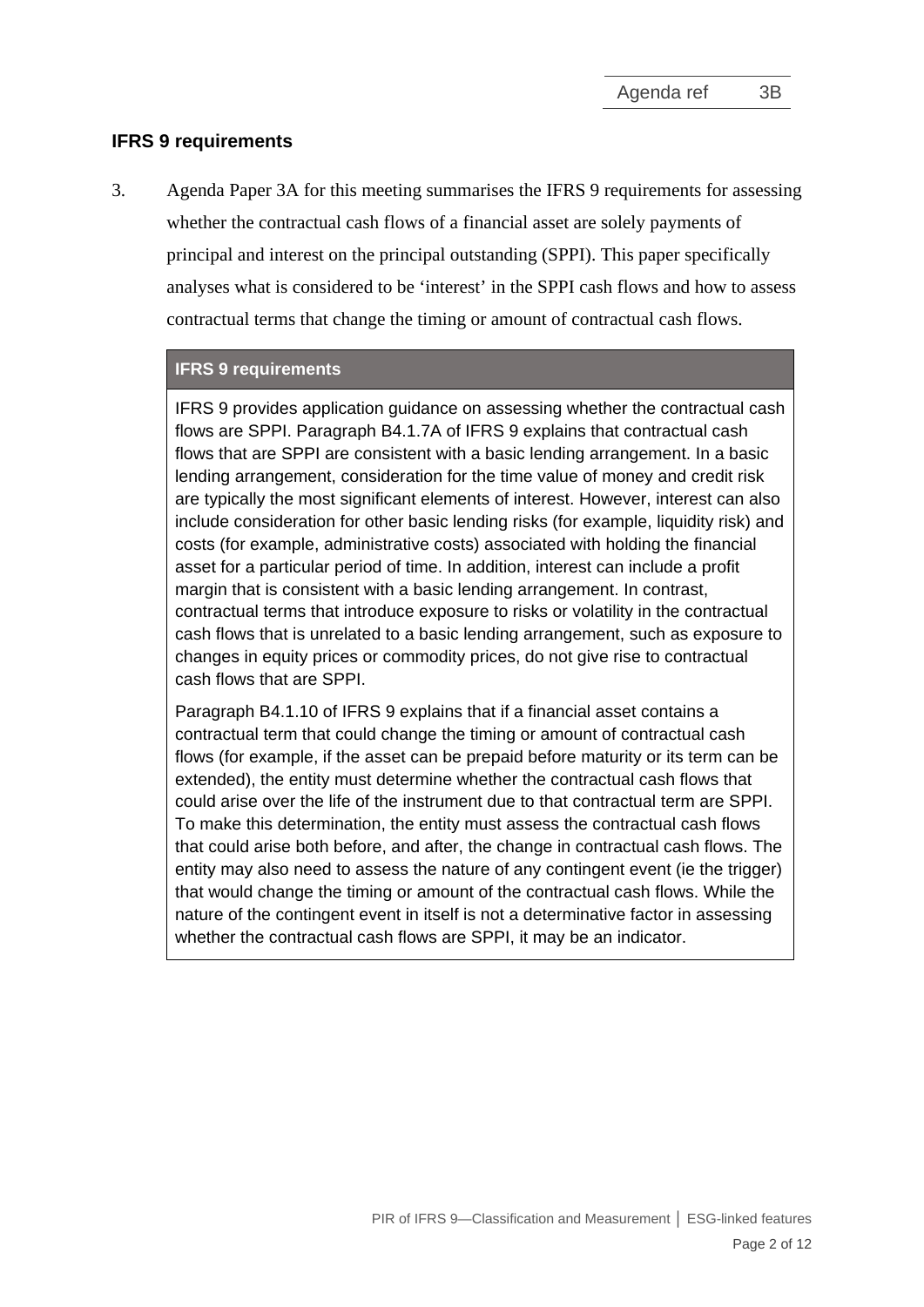### <span id="page-2-0"></span>**Summary of feedback**

#### *Financial assets with contractual cash flows with ESG-linked features*

- 4. Most respondents provided feedback about accounting for a particular type of financial assets with interest rates linked to environmental, social or governance (ESG) targets. These financial assets typically provide general funding to a borrower, but have a contractual interest rate that is adjusted depending on the borrower achieving pre-determined ESG targets that are specific to the borrower (hereafter referred to as financial assets with ESG-linked features). These financial assets are different from other forms of sustainability-linked finance products such as 'green finance'.
- 5. 'Green finance' typically refers to loans or bonds that are used to finance an environmentally friendly activity (ie they are subject to 'use of proceeds restrictions'). Although 'green finance' instruments can only be used for a particular purpose, their contractual cash flows do not necessarily include ESG adjustments. Consistent with the IASB's understanding, a few respondents explicitly stated that 'green' loans or bonds do not raise particular challenges when applying IFRS 9, because the requirements of IFRS 9 are not based on the purpose of the proceeds.
- 6. Respondents provided the following as examples of ESG-linked features in loans:
	- (a) adjustments to the contractual interest rate ranging between 2.5 to 10 basis points. Many of the adjustments work in both directions (ie the interest rate increases if the ESG target is not met and decreases if the ESG target is met);
	- (b) environmental targets related to CO2 emission reduction, producing green products and recycling;
	- (c) social and governance targets related to employee gender and ethnic diversity, and to increasing the percentage of employee shareholders;
	- (d) some features that are based on changes in the borrower's ESG score from an ESG rating agency; and
	- (e) some features that disapply in the event of default.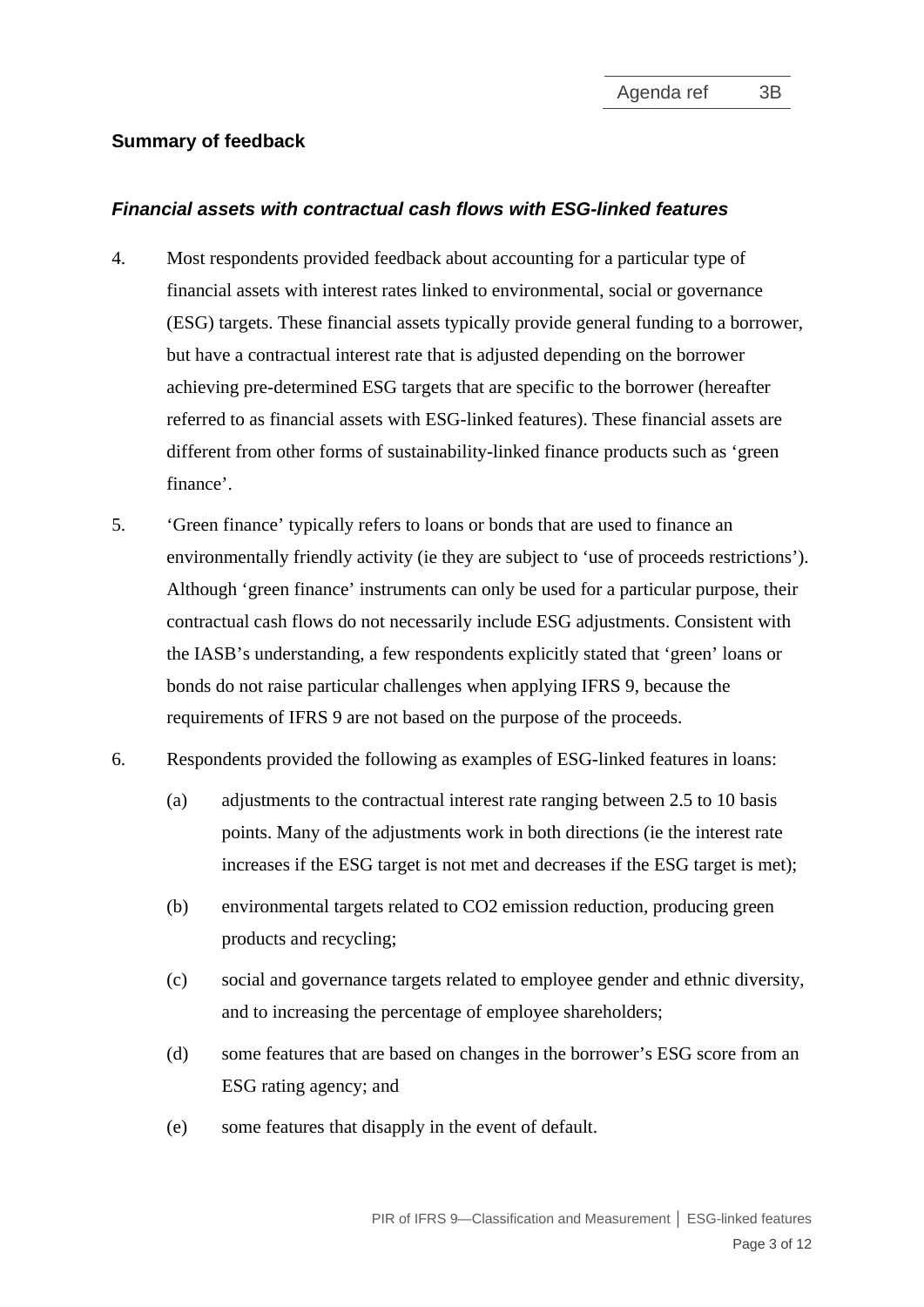- 7. One respondent quoted an academic study that shows significant global development in ESG lending activity over the past five years, with the nominal value of loans increasing from \$6 billion in 2016 to \$322 billion in September 2021. According to the study, this increase is mainly attributable to loans with ESG-linked features. [1](#page-3-0) The respondent further noted that the issuance of ESG-linked bonds has also increased over time, but this increase is less than that of ESG-linked loans. [2](#page-3-1)
- 8. Some respondents raised a concern that if entities were required to measure loans with ESG-linked features at fair value through profit or loss this could discourage investments in such financial instruments as this would lead to volatility in profit or loss.

# *Does IFRS 9 provide sufficient application guidance for entities to make the required assessment?*

- <span id="page-3-2"></span>9. Most respondents shared the view that there is not enough application guidance in IFRS 9 to assess whether the contractual cash flows of financial assets with ESGlinked features are SPPI. Many reported diverse views on how the SPPI requirements should be applied, with some saying that their strict reading of the IFRS 9 requirements is that the contractual cash flows are not SPPI unless the ESG-linked feature is de minimis or has a demonstrable link to the credit risk of the asset.
- 10. Many respondents noted that although at present the size of the adjustments is small enough to be considered as de minimis, they expect the size of the adjustments to grow in the future such that they would no longer be considered de minimis.
- 11. Some respondents said that considerations of the borrower's exposure to ESG risks, in particular environmental risks, are increasingly becoming part of their overall credit risk management process but it is difficult to quantitatively demonstrate the link between the borrower's ESG performance and the credit risk of the financial assets for the remaining term of the assets. These respondents asked if an entity is expected to demonstrate such a quantitative link in order to conclude that the contractual cash flows are SPPI. One respondent quoted academic studies on the link between ESG

<span id="page-3-0"></span><sup>&</sup>lt;sup>1</sup> Such loans with ESG-linked features make up 90% of all ESG lending activity whereas the remainder related to 'green' loans.

<span id="page-3-1"></span><sup>2</sup> Kim, S., Kumar, N., Lee, J., & Oh J. (2021). *ESG Lending*. Working paper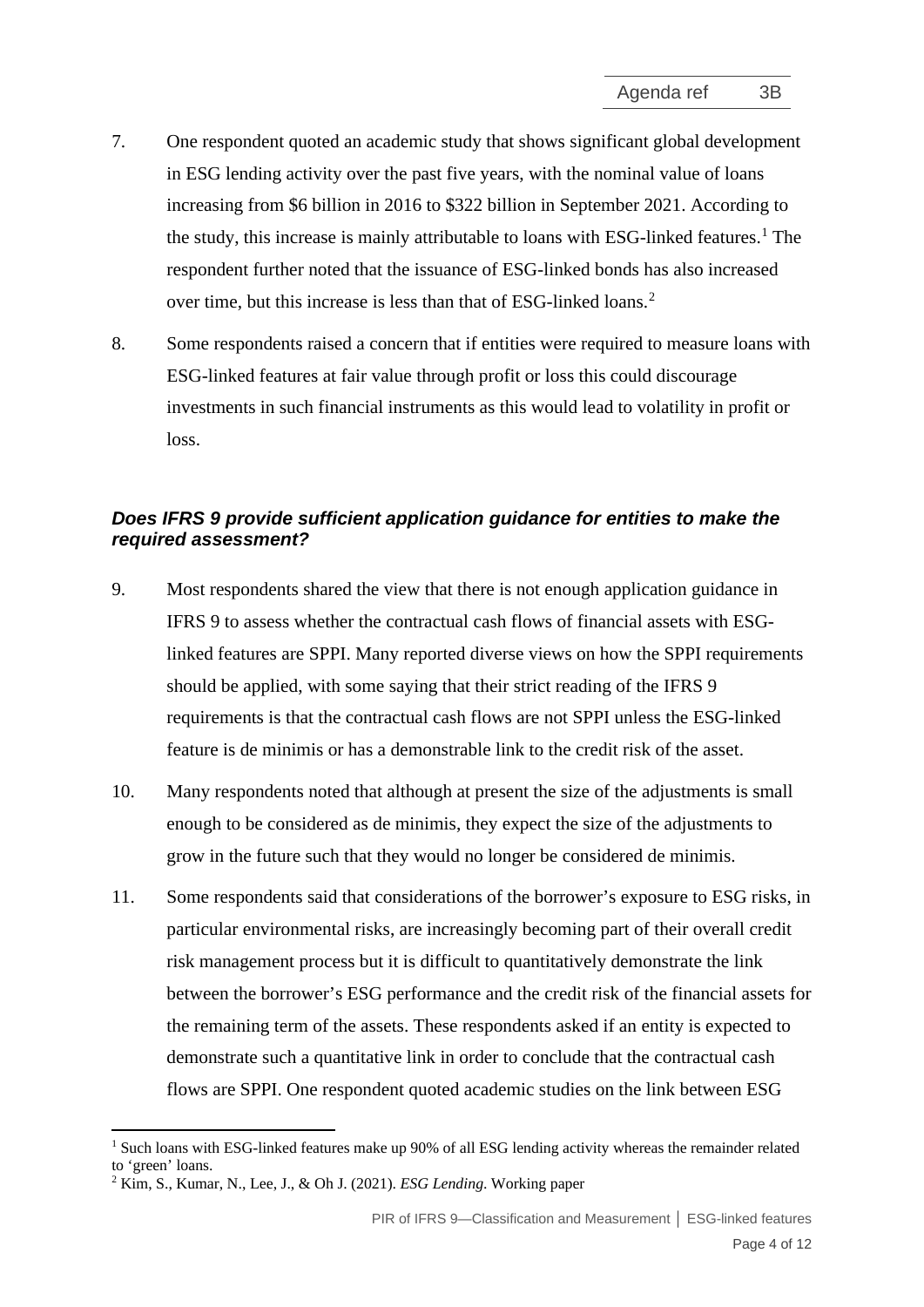performance of an entity and the entity's overall credit risk, which reported mixed findings. There are a number of studies that indicate that higher ESG performance is associated with lower credit risk of the entity while other studies found weak or no evidence of such a link. $3$ 

- 12. A few respondents said that they consider ESG-linked features to be part of the profit margin on a financial instrument that is consistent with a basic lending arrangement if the interest rate on these instruments is comparable to the interest rate on comparable loans without such a feature. These respondents noted that banks often accept lower profit margins on financial assets with ESG-linked features especially for short-term instruments.
- <span id="page-4-2"></span>13. On the other hand, a few respondents said that they consider that the ESG-linked features are part of the cost of what they consider to be a basic lending arrangement, in other words, costs associated with holding the financial asset for a particular period of time.
- <span id="page-4-1"></span>14. Some respondents provided feedback on the accounting for financial liabilities with ESG-linked features. A few of them said that questions exist about whether an entity is required to separate such features as an embedded derivative, however they generally considered the questions related to financial assets with such features to be a priority. On the other hand, a few other respondents observed that they consider ESGlinked features in financial liabilities to be non-financial variables specific to a party to the contract and therefore are not embedded derivatives that need to be separated from the financial liability. As such, the financial liabilities are measured at amortised cost without any significant application challenges.

<span id="page-4-0"></span><sup>3</sup> Chava, S. (2014). Environmental externalities and cost of capital. *Management Science*; Jiraporn, P., Jiraporn, N., Boeprasert, A., & Chang, K., (2014). Does corporate social responsibility (ESG) improve credit ratings? Evidence from geographic identification. *Financial Management*; Menz, K.M. (2010). Corporate social responsibility: Is it rewarded by the corporate bond market? A critical note. *Journal of Business Ethics*; Stellner, C., Klein, C., & Zwergel, B. (2015). Corporate social responsibility and Euro-zone corporate bonds: The moderating role of country sustainability. *Journal of Banking and Finance;* Barth, F., Hübel, B., & Scholz, H. (2019). *ESG and corporate credit spreads.* Working paper; Merton, R.C. (1974). On the pricing of corporate debt: The risk structure of interest rates. *Journal of Finance*.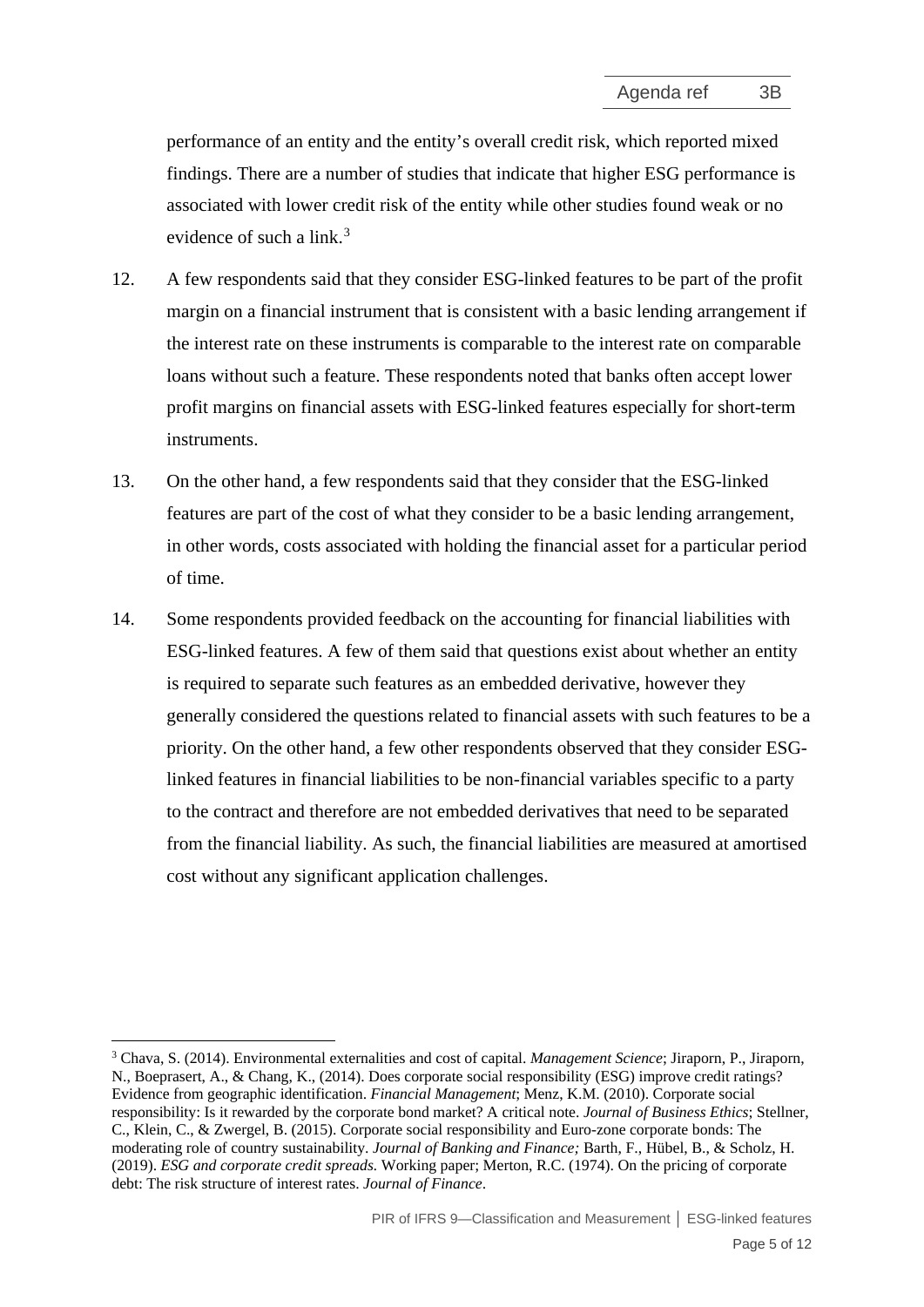# *Does amortised cost provide useful information about financial assets with ESG-linked features?*

- 15. Regardless of their views on whether financial assets with ESG-linked features have contractual cash flows that are SPPI, many respondents asked the IASB to permit such financial assets to be measured at amortised cost. Most of these respondents said that amortised cost provides more useful information about the future cash flows on these financial instruments compared to fair value, because:
	- (a) interest revenue based on the effective interest method along with the impairment requirements and associated disclosures provide the most useful information about the amount, timing and uncertainty of the future cash flows of these financial instruments. Some respondents said this is the case particularly when the assets are within the 'held to collect' business model, the size of the ESG-linked feature is small and all other features are consistent with a basic lending arrangement.
	- (b) amortised cost is capable of providing useful information about variabilities in the contractual cash flows arising from the ESG-linked feature because such variabilities can be accounted for applying paragraph B5.4.6 or B5.4.5 of IFRS 9. These respondents acknowledged that there are application questions about those requirements as highlighted in their feedback on the RFI (see Section 7 of [Agenda Paper 3A for the March 2022 IASB meeting\)](https://www.ifrs.org/content/dam/ifrs/meetings/2022/march/iasb/ap3a-ifrs-9-feedback-summary.pdf).
	- (c) the issuers of financial instruments with ESG-linked features often measure the financial liability at amortised cost (see paragraph [14](#page-4-1) of this paper). Some of these respondents argued that this indicates that amortised cost can provide useful information about the financial asset for the holder. They consider it important to align the accounting for the issuer and the holder of the same financial instruments.
- 16. In these respondents' view, measurement at fair value through profit or loss would not provide useful information because:
	- (a) most of the fair value and changes therein would reflect changes in interest rate and credit risk rather than the risk associated with the ESG-linked features. They questioned whether measuring such instruments at fair value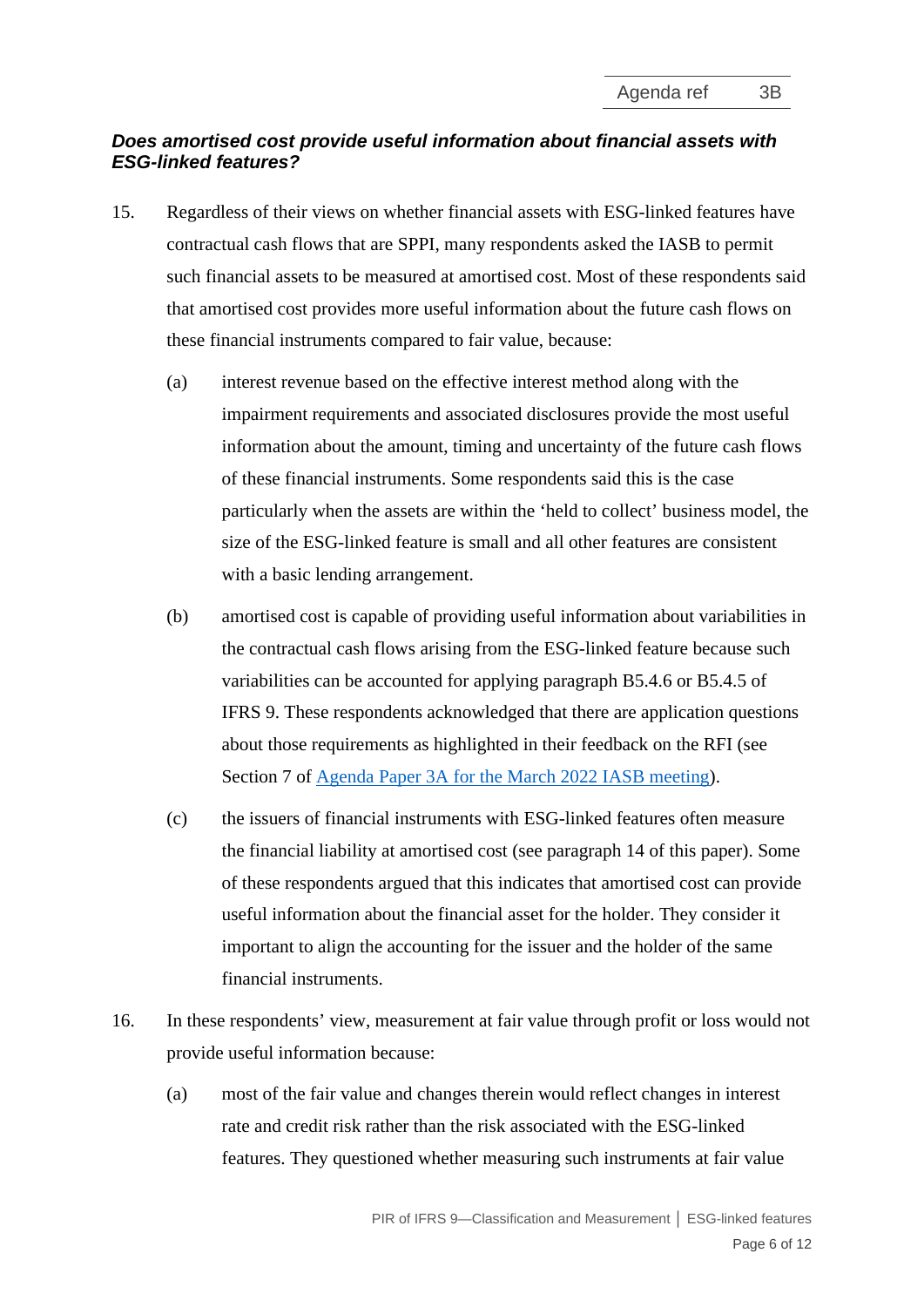through profit or loss would provide useful information considering comparable financial assets without such features that are managed in the same business model (of 'held-to-collect') are measured at amortised cost.

- (b) there is a general lack of market consensus on how to measure these ESGlinked features given that they are relatively new to the market, leading to difficulty in reliably measuring the fair value of such features.
- 17. Regardless of the measurement basis applied, some respondents considered disclosure to be critical in providing useful information about entities' exposures to ESG-linked risks arising from financial instruments. They suggested the IASB consider adding disclosure requirements along with the classification and measurement requirements.

#### *Specific suggestions made by respondents*

- <span id="page-6-0"></span>18. Many respondents made suggested possible amendments to IFRS 9 to support entities in applying the requirements to financial assets with ESG-linked features. They include:
	- (a) enhancing the description of 'interest' and 'basic lending arrangement' so that at least some ESG-linked features are described as another 'building block' of what constitutes 'interest' in a basic lending arrangement;
	- (b) allowing measurement of financial assets at amortised if the ESG-linked feature is a non-financial variable specific to a party to the contract;
	- (c) adding specific requirements similar to the requirements with respect to regulated interest rate in paragraph B4.1.9E of IFRS 9; and
	- (d) adding specific requirements similar to those on modified time value of money in paragraphs B4.1.9B–B4.1.9D of IFRS 9 which include qualitative and quantitative assessments.
- 19. A few respondents who made suggestions described in paragraph [18\(b\)](#page-6-0) of this paper acknowledged that given the variety of ESG-linked features and that the market is continuing to develop, it would be challenging to robustly define such features. They therefore suggested that the IASB only broadly describe such features. On the other hand, there were other respondents that suggested the IASB consider specific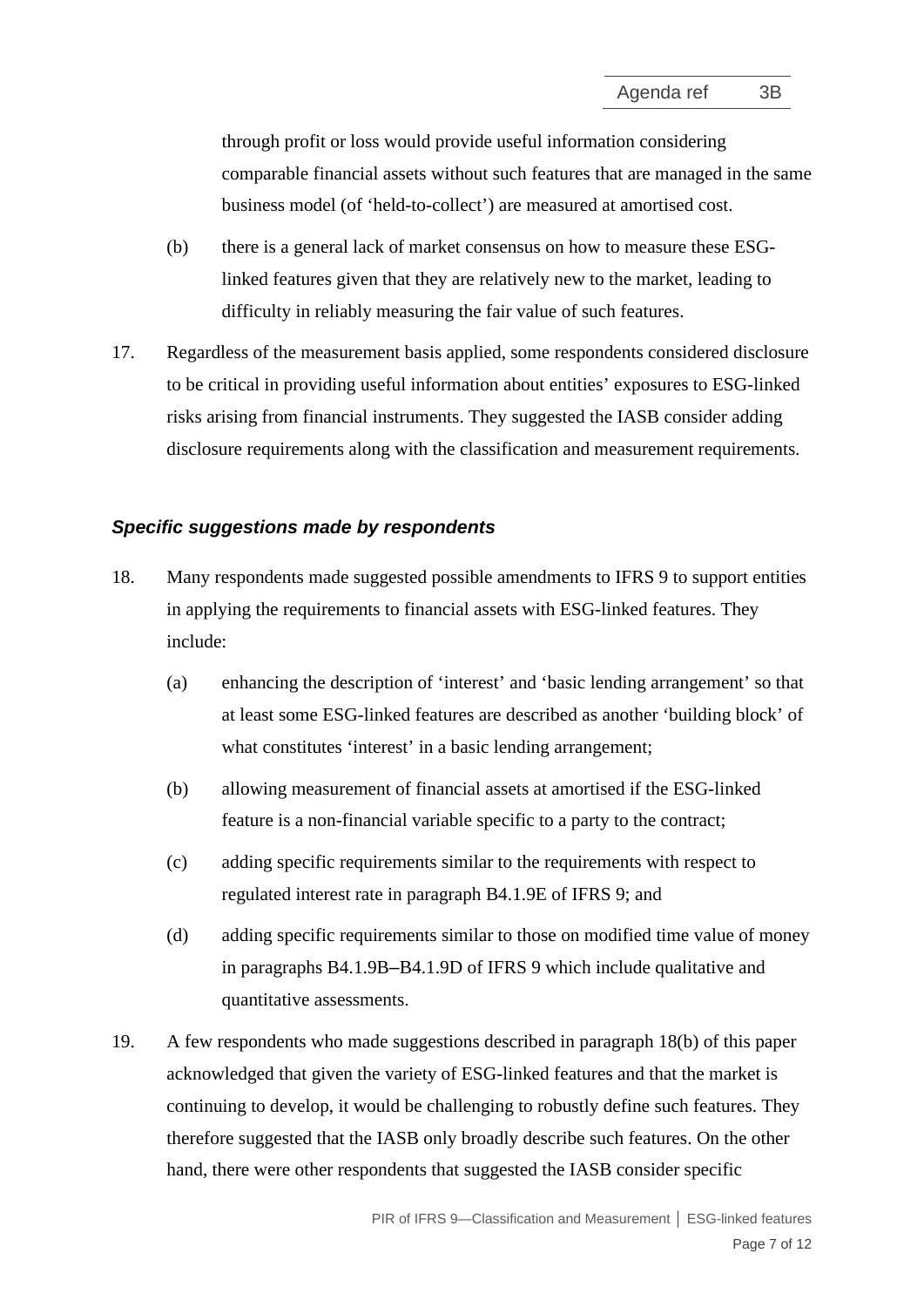requirements that apply to only some types of ESG-linked features rather than broadly to all types of ESG-linked features.

20. A few respondents specifically requested that in addressing the matter, the IASB maintain the principle-based classification and measurements requirements in IFRS 9, rather than adding a special rule or exception. They observed that principle-based approach enables consistent application of the requirements, and this is particularly important for enabling the requirements to remain applicable to new types of financial instruments as the market for financial instruments with ESG-linked features are evolving.

#### <span id="page-7-0"></span>**Staff analysis and preliminary views**

## *Does IFRS 9 enable consistent application of the SPPI requirements to sustainability-linked financial assets?*

- 21. As noted at the IASB July 2021 meeting, the staff think assessing whether financial assets with ESG-linked features have SPPI cash flows requires an entity to consider what an entity is being compensated for and whether the ESG-linked features introduce exposure to risks or volatility/variability in the contractual cash flows that is inconsistent with a basic lending arrangement. Also, in making this assessment, we think it is important to bear in mind the objective of the SPPI condition, which is to identify financial assets for which amortised cost provide useful information about the amount, timing and uncertainty of future cash flows of the assets. [4](#page-7-1) Amortised cost is a relatively simple measurement technique that allocates interest over time using the effective interest method. [5](#page-7-2)
- 22. Some respondents have interpreted the components of 'interest' explained in paragraph B4.1.7A of IFRS 9 to be an exhaustive list of the only possible elements of interest that is consistent with SPPI. However, our understanding is that this was not the intention of the IASB.

<span id="page-7-1"></span><sup>4</sup> See paragraph BC4.172 of IFRS 9

<span id="page-7-2"></span><sup>5</sup> See paragraph BC4.171 of IFRS 9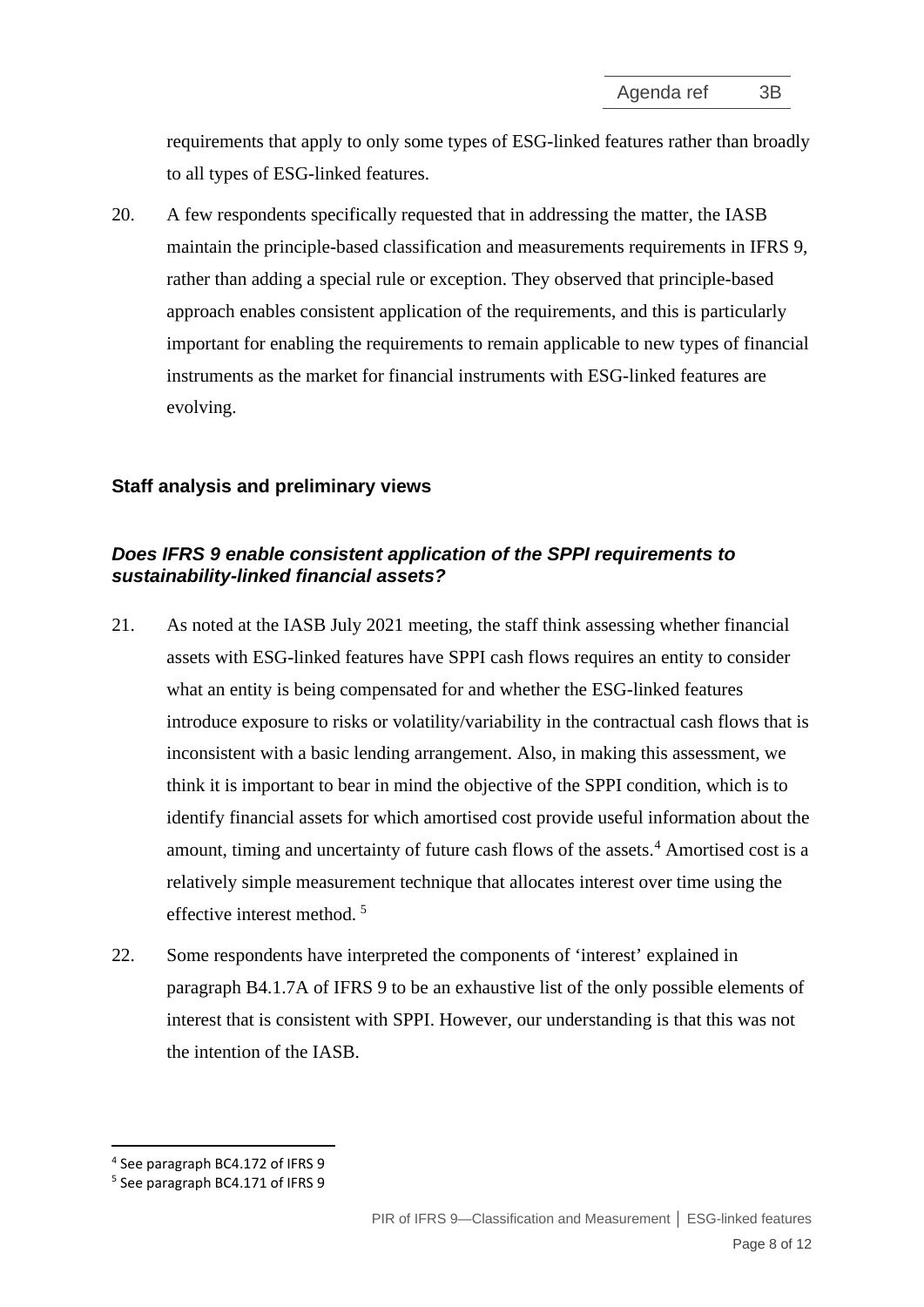- 23. In developing the application guidance in that paragraph, the IASB considered the importance of maintaining a principle-based approach and the difficulty of identifying every possible element of interest that would be consistent with SPPI. The IASB instead focused on the notion of a basic lending arrangement to explain what could be and what would not be present in such an arrangement. As explained in paragraph BC4.182(b) of the Basis for Conclusions on IFRS 9, the IASB noted that interest may include consideration for elements other than time value of money and credit risk and focuses on what the entity is being compensated for, instead of how much the entity receives for a particular element.
- 24. Therefore, the staff view is that, as noted in the [IFRS 9 Project Summary,](https://www.ifrs.org/content/dam/ifrs/project/fi-impairment/ifrs-standard/published-documents/project-summary-july-2014.pdf) the IASB intended paragraph B4.1.7A of IFRS 9 to clarify that interest can comprise a return not only for the time value of money and credit risk but also for other components such as a return for liquidity risk, amounts to cover expenses and a profit margin.
- 25. As explained in paragraph BC4.188 of the Basis for Conclusions on IFRS 9, in developing the SPPI requirements, the IASB decided to require an entity to assess all contingent features in the same way. For example, there is no distinction between contingent prepayment and extension features and other types of contingent features. In the staff view, ESG-linked features should be treated the same as any other contingent feature in this regard.
- 26. As stated in paragraph [3](#page-1-1) of this paper, paragraph B4.1.10 of IFRS 9 provides application guidance with respect to contractual terms that change the timing or amount of contractual cash flows. It states that to determine whether a financial asset with such terms has SPPI cash flows, an entity must assess the contractual cash flows that could arise both before, and after, the change in contractual cash flows. While the nature of the contingent event in itself is not a determinative factor in assessing whether the contractual cash flows are SPPI, it may be an indicator.
- 27. Paragraph B4.1.10 of IFRS 9 compares the following two examples to illustrate the interaction between the nature of the contingent event and the resulting contractual cash flows, and explains that it is more likely in example 1 that the contractual cash flows over the life of the instrument will be SPPI because of the relationship between missed payments and an increase in credit risk: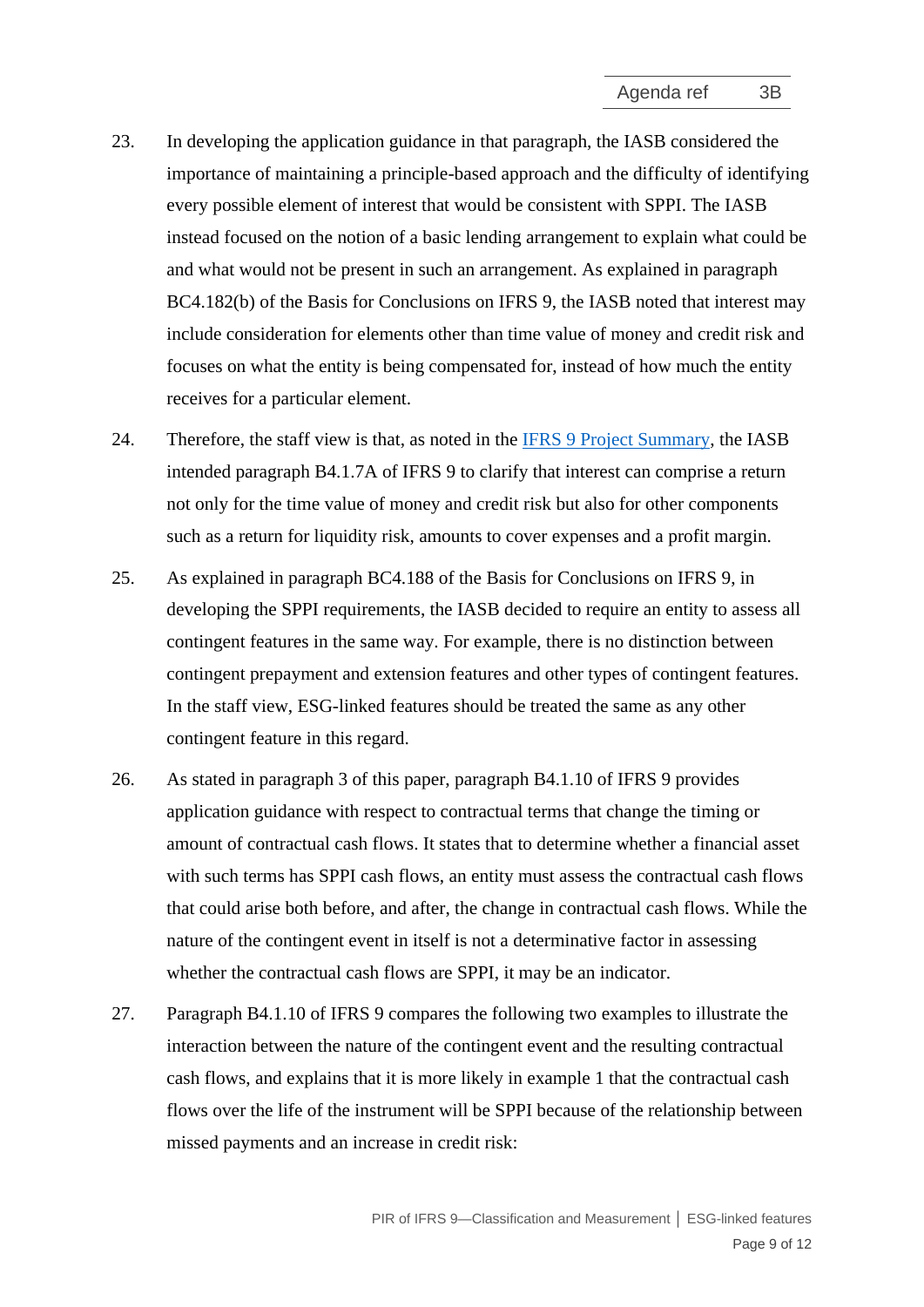- (a) example 1—a financial instrument with an interest rate that is reset to a higher rate if the debtor misses a particular number of payments; and
- (b) example 2—a financial instrument with an interest rate that is reset to a higher rate if a specified equity index reaches a particular level.
- 28. The IASB further explained in paragraph BC4.188 of the Basis for Conclusions on IFRS 9 that although the nature of a future event in itself does not determine whether a financial asset's contractual cash flows are SPPI, there is often an important interaction between the nature of the future event and the resulting contractual cash flows. For example, if the nature of the future event is unrelated to a basic lending arrangement (for example, a particular equity or commodity index reaches or exceeds a particular level), it is unlikely that the resulting contractual cash flows are SPPI, because those cash flows are likely to reflect a return for equity or commodity price risk.
- 29. Therefore, in the staff view, the key consideration in assessing the contractual cash flows resulting from any contingent feature is whether the resulting cash flows reflect a return for risk (ie what is the entity being compensated for) that is unrelated to a basic lending arrangement. For example, an entity would ask if the ESG-linked features introduce exposure to such risks or variability and therefore are not consistent with a basic lending arrangement.
- 30. Based on our understanding, for a number of financial assets with ESG-linked features, the ESG-linked adjustments to interest rates are not determined considering the risks or ability of the individual borrower meeting specific ESG targets. The ESGlinked features are often not meant to compensate the lender for taking on such risks. Rather, the ESG-adjustment serves as an 'incentive' for the borrower to meet the specified ESG targets. It is common for the same level of adjustment to be made to the contractual interest rate for borrowers across various industries and various ESG targets.
- 31. If the contractual cash flows resulting from the ESG-linked feature do not introduce compensation for ESG risks, the staff think that such a financial asset could have contractual cash flows that are not inconsistent with a basic lending arrangement. However, we acknowledge that this assessment can require considerable judgement and that stakeholders are unsure about what the IASB intention would have been for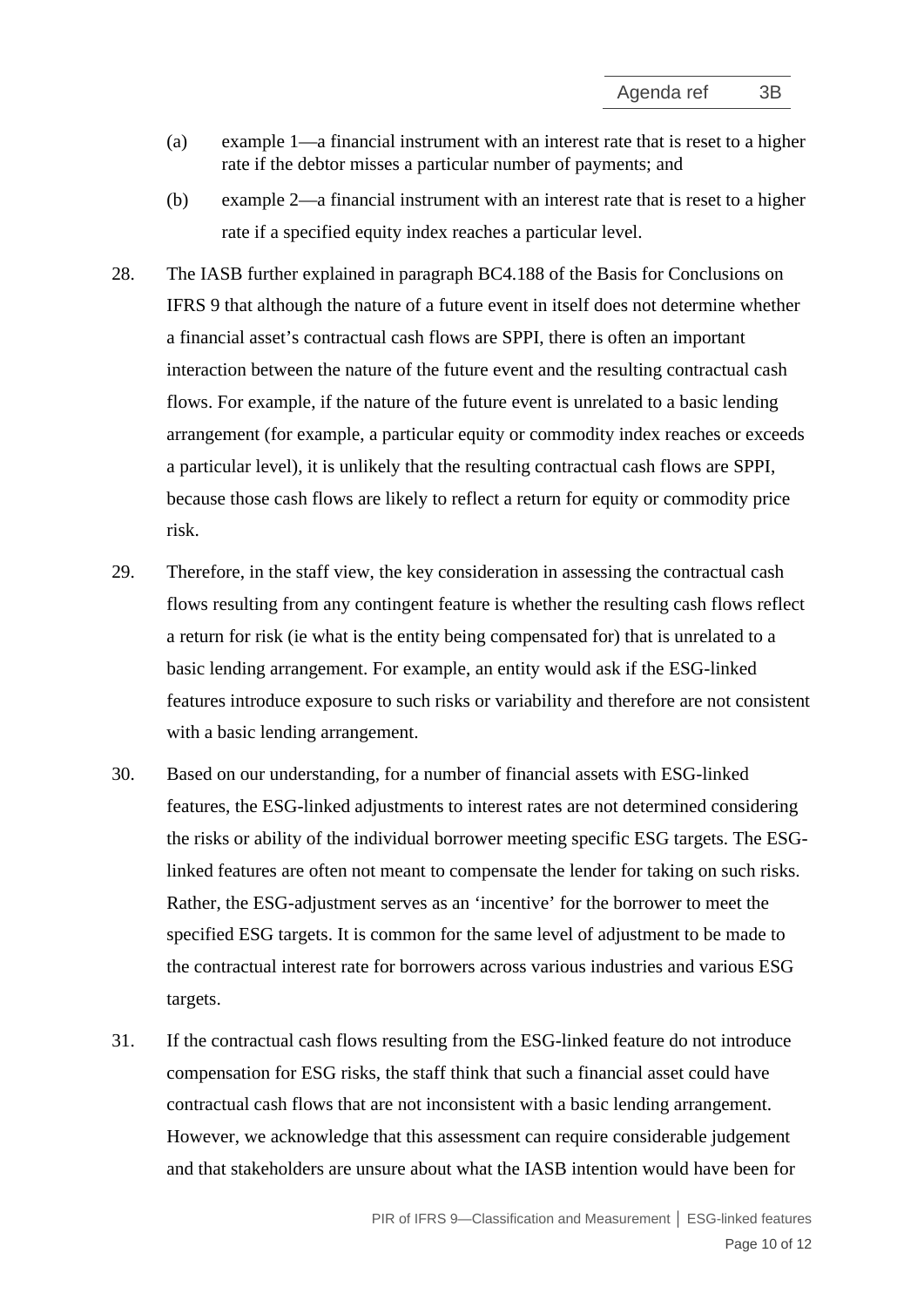assessing this type of contractual cash flows. We also acknowledge the feedback from respondents indicating diverse views on this matter.

#### *Is standard-setting needed?*

- 32. The staff view is that the contractual cash flow characteristics assessment in IFRS 9 is as relevant to financial assets with ESG-linked features as it is to other financial assets. In our view, the SPPI requirement is an appropriate basis to determine whether a financial asset with ESG-linked features is measured at amortised cost or fair value through profit or loss. Therefore, we do not think that it is necessary to create an exception from the SPPI requirements to ensure useful information about the amount, timing and uncertainty of contractual cash flows are provided to users of the financial statements.
- 33. We also do not consider there to be a need for fundamental changes to the principles of the SPPI requirements in IFRS 9. This is consistent with the feedback on the RFI that generally the contractual cash flow characteristics assessment works as intended and achieves the IASB's objective of providing users of financial statements with useful information.
- 34. In our view, if any standard-setting is undertaken in this area, any potential amendments would solely focus on clarifying the current requirements and providing additional application guidance to assist entities in assessing whether a financial asset with ESG-linked features has contractual cash flows that are SPPI.
- 35. In general, the staff are sympathetic towards the questions from stakeholders about how to apply the SPPI requirement to financial assets with ESG-linked features, especially in the context of new financial products developed in recent years and ESG-linked features in particular becoming more widespread and prevalent in the market. However, an important consideration in any standard-setting decision, is the costs to be incurred including the cost of changing practice and unintended consequences vs. the benefits to be derived from the clarifications.
- 36. On balance, we think there is a need for standard-setting in this regard because as discussed in paragraphs [9–](#page-3-2)[13](#page-4-2) of this paper, diversity in practice on how to assess the contractual cash flows of financial assets with ESG-linked features already seems to